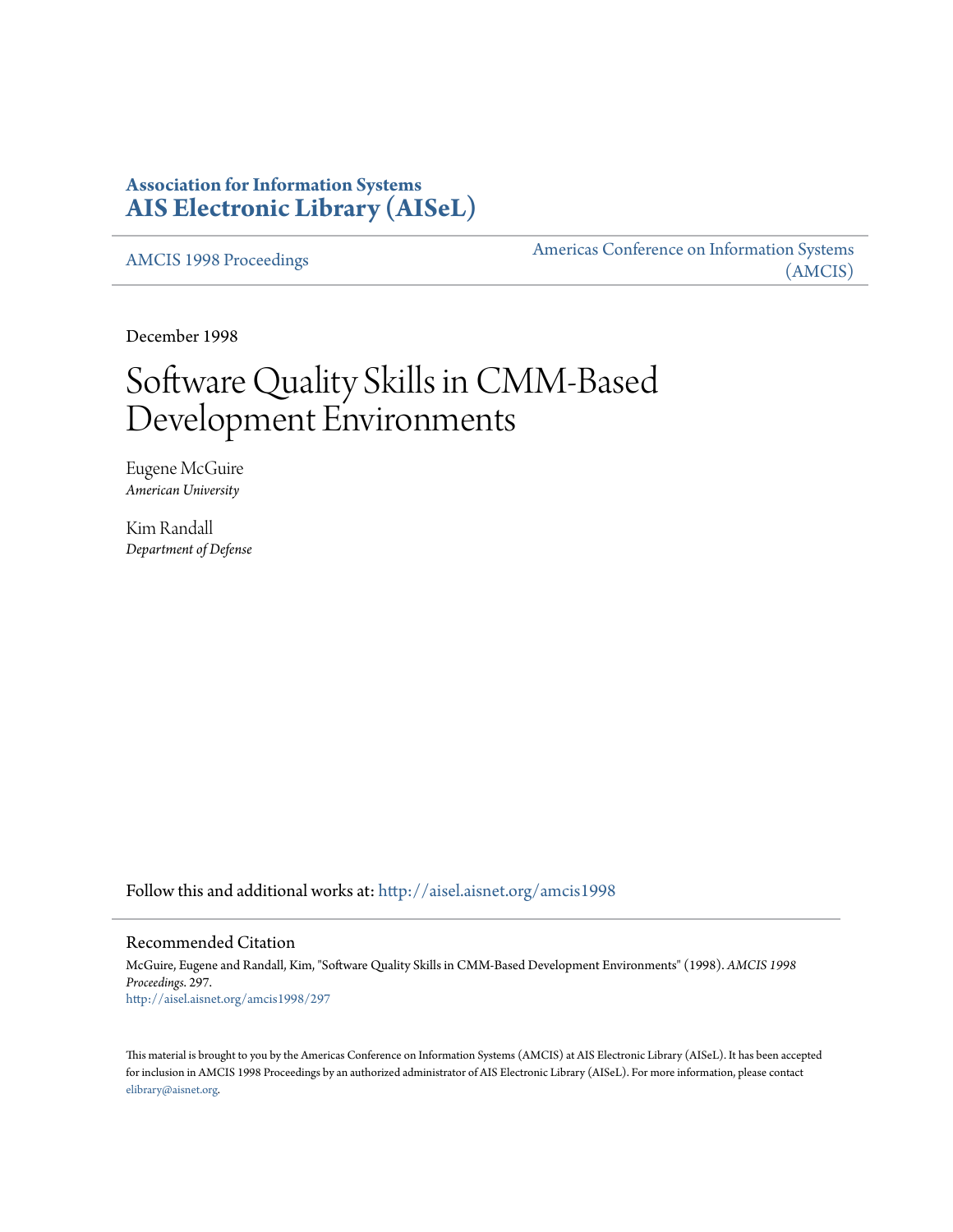# **Software Quality Skills in CMM-Based Development Environments**

### **Eugene McGuire**

American University

## **Kim Randall**

Department of Defense

#### **Abstract**

*This paper examines the complex software development environment in which IS professionals commonly function today. Skills and competencies appropriate to this environment are increasingly related to managing change and adopting change agent roles. These skills and competencies are discussed in relation to complex and changing environments. Asurvey of IS professionals evaluates their perceptions of the importance of these competencies and their own capability in these areas. Observations and conclusions in this paper are primarily drawn from research on organizations that have initiated software process improvement initiatives (McGuire 1996a; 1996b; 1997).*

#### **Introduction**

The growing global economy for software products and services has driven many organizations to redefine the very paradigms by which they operate. A larger and more demanding customer base, the necessity for reduced cycle time, the growing complexity of software systems, and the increased mission-critical status of these software systems are only some of the factors that are pressuring organizations to deliver higher quality, more complex software products in the face of an ever turbulent and competitive global environment.

According to Waldrop (1992), many organizations are operating at or approaching the "edge of chaos" as the complexity of their environment increases and as the metabolic rate of their functions and processes escalates to keep pace. "The edge of chaos is where new ideas and innovative genotypes are forever nibbling away at the edges of the status quo, and where even the most entrenched old guard will eventually be overthrown....The edge of chaos is the constantly shifting battle zone between stagnation and anarchy, the one place where a complex system can be spontaneous, adaptive, and alive." (Waldrop 1992, p. 12).

#### **Managing Complex Change**

It would appear that if an organization is operating at or near the "edge of chaos" that traditional models of managing innovation and change within that organization are quickly becoming outmoded. The literature shows a strong call for new models of change management that are more appropriate for organizations operating in complex, chaotic environment.

Orlikowski and Hofman (1997) note that traditional models of change as characterized by Lewin's three-stage model of "unfreezing, change, and refreezing" are appropriate only for organizations that are relatively stable and bounded and whose functionality is fixed. These models, however, are not appropriate in the more turbulent, flexible, and uncertain organizational and environmental conditions that often exist today.

Orlikowski and Hofman suggest that a more appropriate way of thinking about change would be an approach that reflects the "unprecedented, uncertain, open-ended, complex, and flexible nature of the technologies and organizational initiatives involved." Such a model, they note, would enable organizations to systematically absorb, respond to, and even leverage unexpected events, evolving technological capabilities, emerging practices, and unanticipated outcomes.

New change models suggest the need for new roles for change agents. Markus and Benjamin (1996) have recently addressed the need for an expanded definition of the traditional model of IS change agentry. They conclude that the traditional IS model wherein the IS change agent views the technology as the agent of change is rapidly becoming unviable. They note that IS professionals need to become better organizational change agents "because change agentry will most likely become the largest and most important part of interorganizational IS work in the future" as more information technology is implemented into organizations.

One area in which IS professionals are finding new challenges today is that of software process improvement. With the focus equally on people, process, and technology, effective software process improvement initiatives require IS professionals to have the ability to acquire and use an expanded skill set within a fast-cycle software development project operating in a highly complex and changing organizational environment.

#### **Nonlinearity in Software Development Organizations**

Nonaka and Takeuchi (1995) address the successful management of the new product development process that is characteristic of software organizations. They state that organizations must maintain a highly adaptive and flexible approach to new product development because it rarely proceeds in a linear or static manner and instead involves an iterative, dynamic, and continuous process of trial and error. They cite the software industry as best embodying this spiral approach and reference a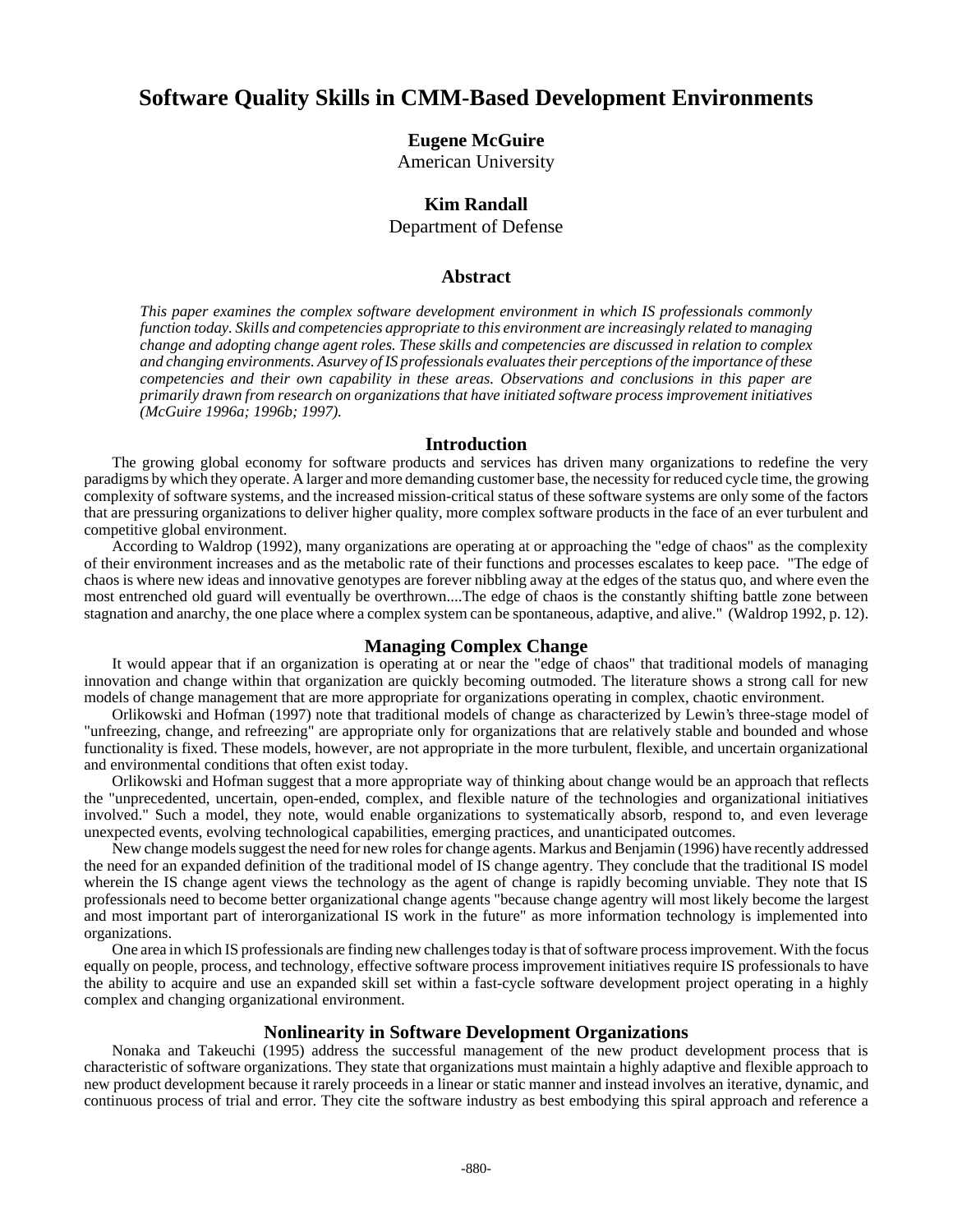recent study by Cusumano and Selby (1995) showing that software developers move around in phases, iteratively designing, coding, and testing as the project progresses.

In addition, Nonaka and Takeuchi believe that self-organizing project teams should oversee new-product development. Organizations should be willing to give a high degree of autonomy to such teams especially as they cope with ambiguity, fluctuation, and creative chaos in the startup phases of new-product development where little prior knowledge exists and taking initiatives and risks are necessary.

Nadler (1992) views the future organization in much the same way. One of the characteristics becoming prevalent for organizations is that organic, adaptable teams will be the norm at all organizational levels. Not only will this provide the capability for faster response time but these teams will be relatively autonomous in comparison to previous organizational eras.

 Leonard-Barton (1995) sees much the same thing happening to organizations. Certain types of tool implementation such as intensive codevelopment with user groups leads to opportunities for *mutual adaptation* of both technology and user work environment. Mutual adaptation is the reinvention of the technology to conform to the work environment and the simultaneous adaptation of the organization to use the new technical system. Nonlinearity and higher-order learning (learning beyond the current operating level and problems of the organization) become organizational norms.

The concept of organizational nonlinearity is also explored by Goldstein (1994) who describes one of the advantages of a nonlinear system as its potential for self organization since change does not need to be imposed but just released under appropriate conditions. Linear systems, in contrast, do not have this potential. He notes that the radical organizational change that strategies such as reengineering, cycle time management, concurrent engineering, TQM, and continuous improvement call for are more congruent with the spontaneous system reorganization of nonlinear systems than with the more stable nature of linear models. He reasons that if organizations are nonlinear, then only a nonlinear strategy takes advantage of organizational nonlinearity with its evolutionary potential.

Nonlinearity is also seen as the norm in software development by Olson (1993) who argues that "highly detailed linear development processes" don't match the way real software development is done but plans and schedules are nevertheless constructed according to this model. He states that the failures in software development are the result of applying valid and significant disciplines (such as linear process models) in areas where the base assumptions of the disciplines don't match the problems that are to be solved or the organizations that are involved.

Olson believes that software development is characterized by a chaotic approach where "there's always another way. You should achieve a fit between the discipline, the problem, the people, and the organization." (p. 54). He claims that the fundamental stages of software development such as problem solving, requirements gathering, system design, user interface design, coding and data structures are all chaotic in nature as they involve multiple iterations and feedback loops that result in a maturing sequence of mental models. The progression from model to model, he states, is not linear but instead proceeds in fits and starts as software developers study and worry about problems, find solutions, and then discover new problems.

Within these increasingly complex organizational and software development environments there is a call for higher quality and reliability in software systems. Software process improvement issues have recently gained much visibility in the industry and software professionals are being asked to adopt new work practices in addition to working in complex environments.

#### **Competency Needs of IS Professionals**

New competency needs of IS professionals will be shaped by the complex organizational and systems development environment discussed above. A summary of desirable competencies includes:

**Communications:** IS professionals must communicate in a variety of settings using oral, written, and multimedia techniques. Change agent roles, in particular, require the ability to effectively articulate both strategic and tactical planning to multiple levels of an organization during the life cycle of a project or program.

**Problem Solving:** IS professionals must be able to choose from a variety of different problem solving methodologies to analytically formulate a solution. IS professionals must be able to work on project teams and use group methods to define and solve problems.

**Organization and Systems Theory:** IS professionals must be grounded in the principles of systems theory. IS professionals must have sufficient background to understand the functioning of organizations since the information system must be congruent with, and supportive of the strategy, principles, goals, and objectives of the organization. IS professionals must understand and be able to function in the multinational and global context of today's information dependent organizations.

**Quality:** IS professionals must understand quality, planning, steps in the continuous improvement process as it relates to the enterprise, and tools to facilitate quality development. As the IS field matures, increasing attention is being directed to problem avoidance and to process simplification through reengineering. Error control, risk management, process measurement and auditing are areas that IS professionals must understand and apply. Is professionals must possess a tolerance for change and skills for managing the process of change.

**Groups:** IS professionals must interact with diverse user groups in team and project activities. IS professionals must possess communication and facilitation skills within team meetings and other related activities. IS professionals must understand the concept of empathetic listening and utilize it proactively to solicit synergistic solutions in which all parties to an agreement can benefit. IS professionals must be able to communicate effectively with a changing work force.

#### **Competency Survey**

A survey of IS professionals currently working on software development projects was conducted to determine their perceived needs in some of the above competencies. This survey asked participants to rate their perception of their current